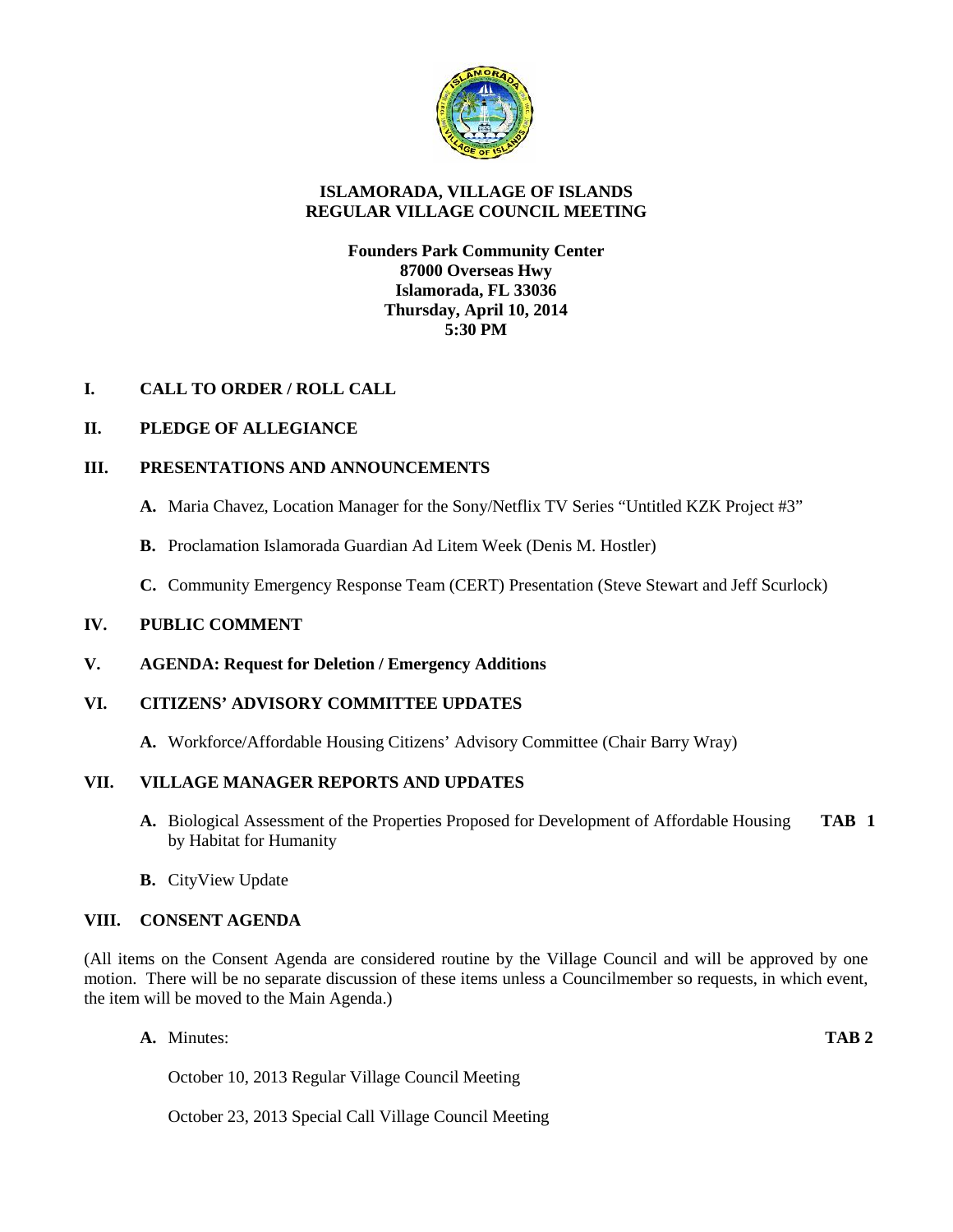November 14, 2013 Regular Village Council Meeting

March 13, 2014 Regular Village Council Meeting

March 20, 2014 Regular Village Council Meeting

#### **IX. WASTEWATER MATTERS**

- **A.** Wastewater Project Update
- **B.** Discussion Regarding Grinder Pump Program

#### **X. ORDINANCES**

**A.** First Reading –Ordinance Amending the Comprehensive Plan Policy 5-1.2.13:10(D) to **TAB 3** Remove Special Approval Allowing a Variance to Extend Docks Beyond the Size Limitations

**AN ORDINANCE OF ISLAMORADA, VILLAGE OF ISLANDS, FLORIDA, AMENDING POLICY 5-1.2.13 "ESTABLISH STANDARDS FOR SHORELINE STRUCTURES AND USES" OF THE VILLAGE COMPREHENSIVE PLAN ELIMINATING AND DELETING PROVISIONS WHICH PROVIDE FOR AND PERMIT THE GRANTING OF ADMINISTRATIVE DOCK VARIANCES WITHIN THE VILLAGE; PROVIDING FOR THE TRANSMITTAL OF THIS ORDINANCE TO THE STATE DEPARTMENT OF ECONOMIC OPPORTUNITY; AND PROVIDING FOR SEVERABILITY; AND PROVIDING FOR AN EFFECTIVE DATE UPON APPROVAL OF THIS ORDINANCE BY THE STATE DEPARTMENT OF ECONOMIC OPPORTUNITY**

**B.** First Reading –Land Development Regulation Amendment Regarding Long Dock Variances **TAB 4**

**AN ORDINANCE OF ISLAMORADA, VILLAGE OF ISLANDS, FLORIDA, AMENDING CHAPTER 30 "LAND DEVELOPMENT REGULATIONS," ARTICLE VII "ENVIRONMENTAL REGULATIONS," DIVISION 2 "DOCKS AND SHORELINE USES," SECTION 30-1550 "STANDARDS APPLICABLE TO PIER TYPE DOCKS" OF THE VILLAGE CODE ELIMINATING AND DELETING PROVISIONS WHICH PROVIDE FOR AND PERMIT THE GRANTING OF ADMINISTRATIVE DOCK VARIANCES WITHIN THE VILLAGE; PROVIDING FOR THE REPEAL OF ALL ORDINANCES INCONSISTENT WITH THE PROVISIONS OF THIS ORDINANCE; PROVIDING FOR SEVERABILITY; PROVIDING FOR INCLUSION IN THE CODE; PROVIDING FOR THE TRANSMITTAL OF THIS ORDINANCE TO THE STATE DEPARTMENT OF ECONOMIC OPPORTUNITY; AND PROVIDING FOR AN EFFECTIVE DATE UPON APPROVAL OF THIS ORDINANCE BY THE STATE DEPARTMENT OF ECONOMIC OPPORTUNITY**

**C.** First Reading – Proposed Revisions to Towing Regulations **TAB 5**

**AN ORDINANCE OF ISLAMORADA, VILLAGE OF ISLANDS, FLORIDA, AMENDING CHAPTER 50 "STREETS, SIDEWALKS AND OTHER PUBLIC PLACES", ARTICLE VII "TOWING", SECTION 50-100 OF THE VILLAGE CODE RELATING TO REGULATIONS FOR WRECKER OPERATIONS**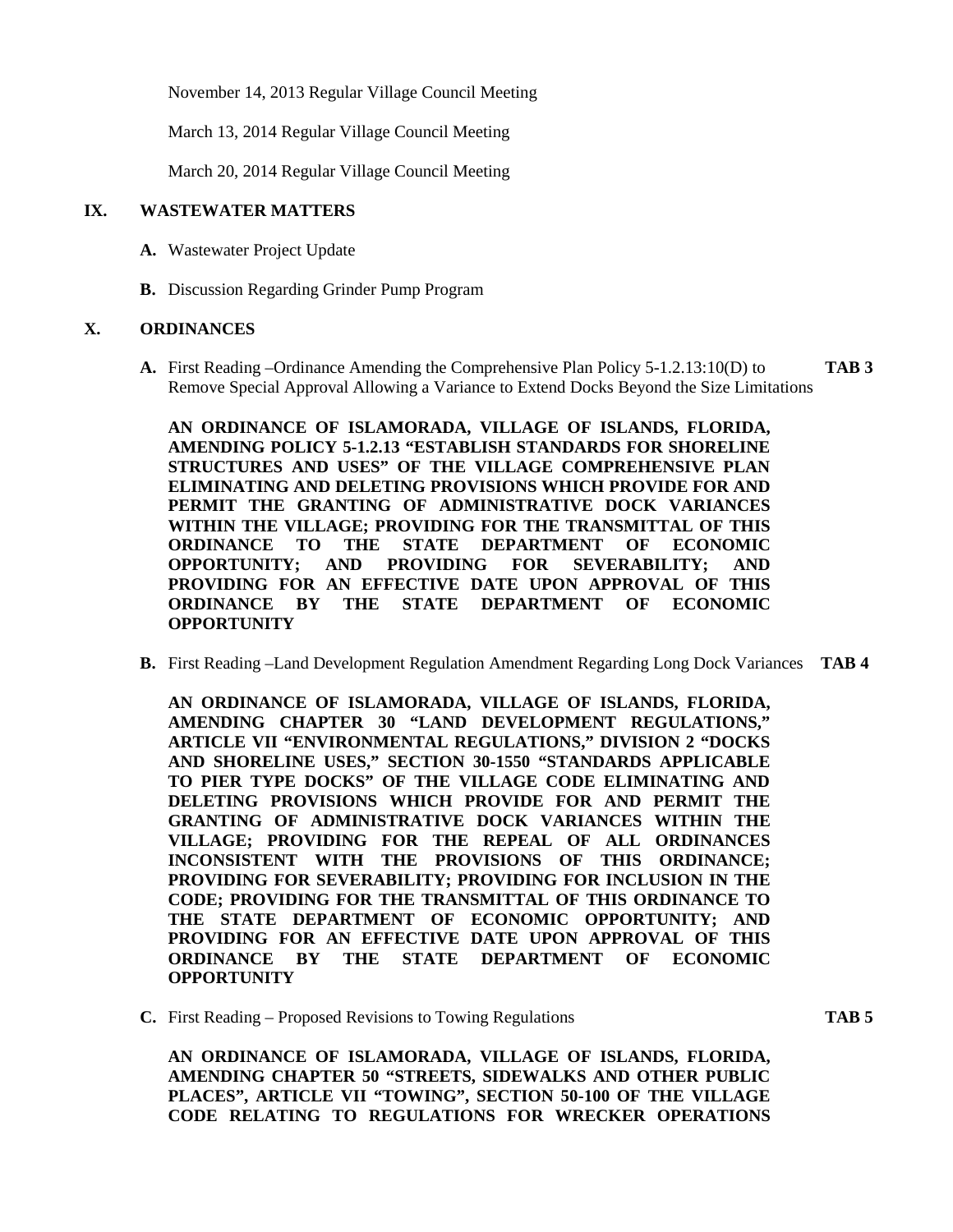**WITHIN THE VILLAGE; SPECIFICALLY AMENDING SECTION 50-100 ENTITLED "REGULATION OF WRECKER OPERATORS WHO PROVIDE TOWING AND STORAGE SERVICES" BY ADDING DEFINITIONS AND REVISING SPECIFIC TOWING FEES; PROVIDING FOR SEVERABILITY; PROVIDING FOR INCLUSION IN THE CODE; AND PROVIDING FOR AN EFFECTIVE DATE**

### **XI. QUASI-JUDICIAL**

#### **XII. RESOLUTIONS**

**A.** Resolution Approving Amendment #3 to State Revolving Fund Loan Agreement #WW882020 **TAB 6**

**A RESOLUTION OF THE VILLAGE COUNCIL OF ISLAMORADA, VILLAGE OF ISLANDS, FLORIDA, RELATING TO THE STATE REVOLVING FUND LOAN PROGRAM PROJECT NUMBER WW882020; AUTHORIZING AND APPROVING AMENDMENT #3 TO THE LOAN AGREEMENT BETWEEN THE VILLAGE AND THE STATE OF FLORIDA DEPARTMENT OF ENVIRONMENTAL PROTECTION; ESTABLISHING PLEDGED REVENUES; DESIGNATING AUTHORIZED REPRESENTATIVES; PROVIDING FOR EXECUTION OF LOAN DOCUMENTS; PROVIDING AUTHORITY; PROVIDING FOR ISSUANCE FEES AND TRANSACTION COSTS; AND PROVIDING FOR AN EFFECTIVE DATE**

**B.** Resolution Approving Village Manager's Contract **TAB 7**

**A RESOLUTION OF THE VILLAGE COUNCIL OF ISLAMORADA, VILLAGE OF ISLANDS, FLORIDA, APPROVING AN EMPLOYMENT AGREEMENT BETWEEN THE VILLAGE AND MARIA AGUILAR; AND PROVIDING FOR AN EFFECTIVE DATE**

# **XIII. MOTIONS**

#### **XIV. MAYOR / COUNCIL COMMUNICATIONS**

- **A.** Discussion Regarding Allowing Golf Carts on Village Roadways (Councilman Ken Philipson)
- **B.** Discussion Regarding an Ordinance Prohibiting Possession and Sale of Synthetic Drugs (Councilman Ken Philipson)
- **C.** Discussion Regarding U.S. 1 Toll (Mayor Ted Blackburn)
- **D.** Discussion Regarding Snake Creek Drawbridge (Councilman Mike Forster)

#### **XV. VILLAGE ATTORNEY / VILLAGE MANAGER COMMUNICATIONS**

- **A.** Report on White Marlin Beach
- **B.** Update on Abandonment of Stratton's Subdivision Right of Way

#### **XVI. ADJOURNMENT**